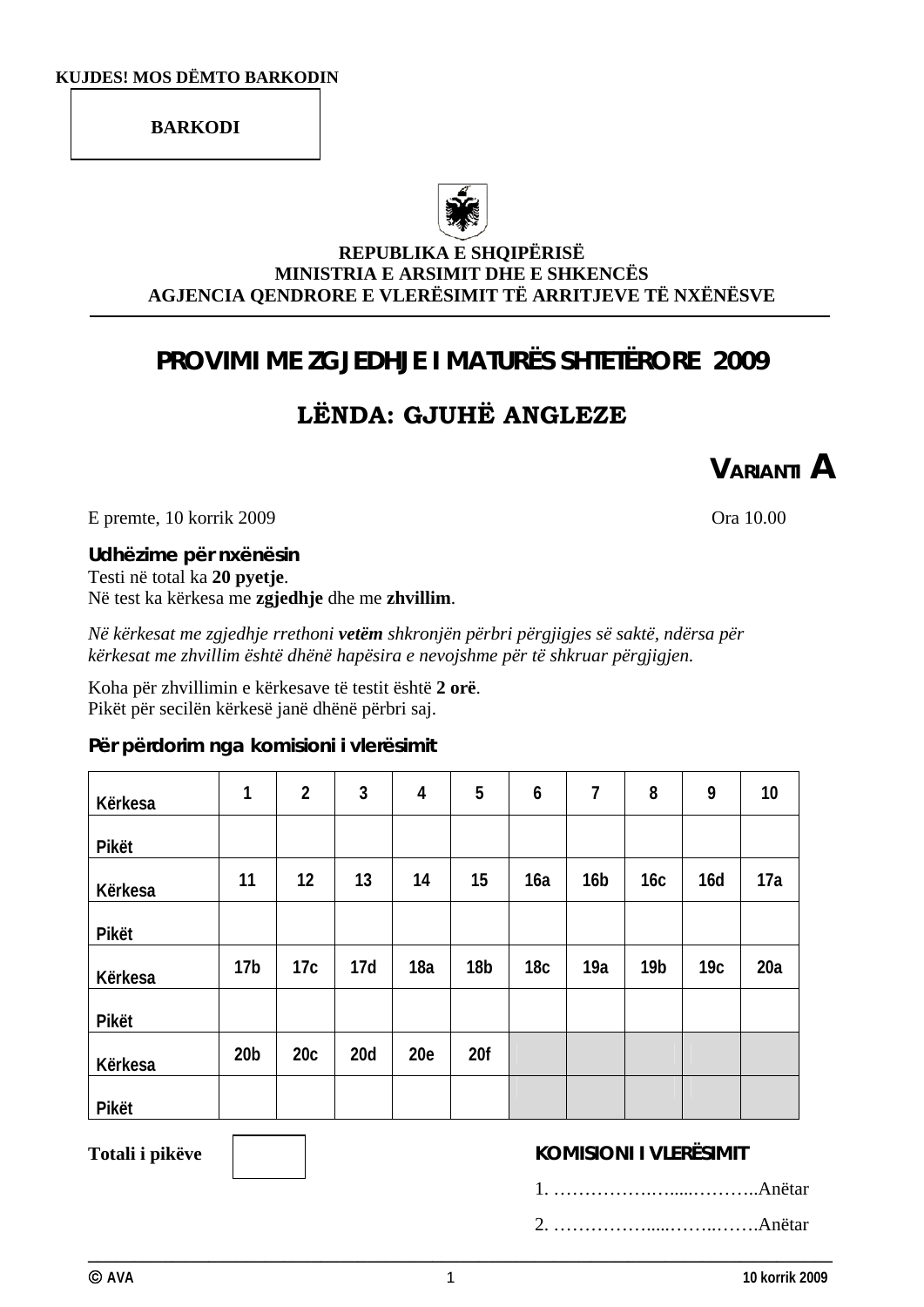\_\_\_\_\_\_\_\_\_\_\_\_\_\_\_\_\_\_\_\_\_\_\_\_\_\_\_\_\_\_\_\_\_\_\_\_\_\_\_\_\_\_\_\_\_\_\_\_\_\_\_\_\_\_\_\_\_\_\_\_\_\_\_\_\_\_\_\_\_\_\_\_\_\_\_\_\_\_\_\_\_\_\_\_\_\_\_\_\_\_\_\_\_\_\_\_\_\_\_\_\_\_\_\_\_\_\_\_\_\_\_\_\_\_\_\_\_\_\_\_

## *Section 1*

## *Reading and Comprehension*

*The following text is a short story from an American magazine. Read it carefully, and then answer the questions about it.* 

## *My Parking Lot War*

**1** As I drove my blue Buick into the garage under my apartment house, I saw that old yellow Oldsmobile was parked too close to my space-again. "Why does that driver always crowd me in?" I asked myself.

**2** To squeeze my car into the narrow spot remaining between the yellow Oldsmobile and a big cement column, I had to maneuver back and forth several times. That left hardly enough room to open the door.

**3** Then, one day I arrived home first, and just as I turned off my Buick's engine, the yellow Oldsmobile entered its space-too close to my car as usual. At last I had a chance to meet the driver.

My patience had run out, and besides, I had a cold and a headache, and I'd just received a letter from the tax office telling me I owed them more money.

**4** I looked angrily at the driver of the yellow Oldsmobile and shouted, "Can't you see you're not leaving me enough space? You've got plenty of room. Park over there!"

**5** The driver glared back. "Just stop it! That's enough." she shouted, banging open her door into mine. "Who do you think you are? The queen of Sheba?"

Throwing her head back she walked slowly out of the garage.

**6** "OK," I said to myself, "I'll let you see what it is like." The next time I entered the garage and Yellow Oldsmobile wasn't there, I parked so close to her side that she had to park right next to a cement column on her right.

**7** Still, each time Yellow Oldsmobile got home first, she parked too close to my side. A few times I left my car parked on the street rather than go through the hassle of trying to squeeze it into the narrow space.

**8** Then one day, after I had bent the Buick's side mirror trying to get past the cement column, I laid my head on the steering wheel. "This can't keep going on," I prayed. "What can I do?"

**9** I soon found an answer. The next time the woman got to her car, she discovered an envelope on her windshield. The note inside read:

*Dear Yellow Oldsmobile,* 

*I' m sorry my mistress bumped into your mistress the other day. You know how crazy those humans can act. She's been sorry about it ever since. I know because she doesn't sing anymore while driving. It wasn't like her to scream like that. Fact is, she'd just got bad news in the mail and was taking it out on you two.* 

*I hope you and your mistress will forgive her.* 

*Your neighbor, Blue Buick*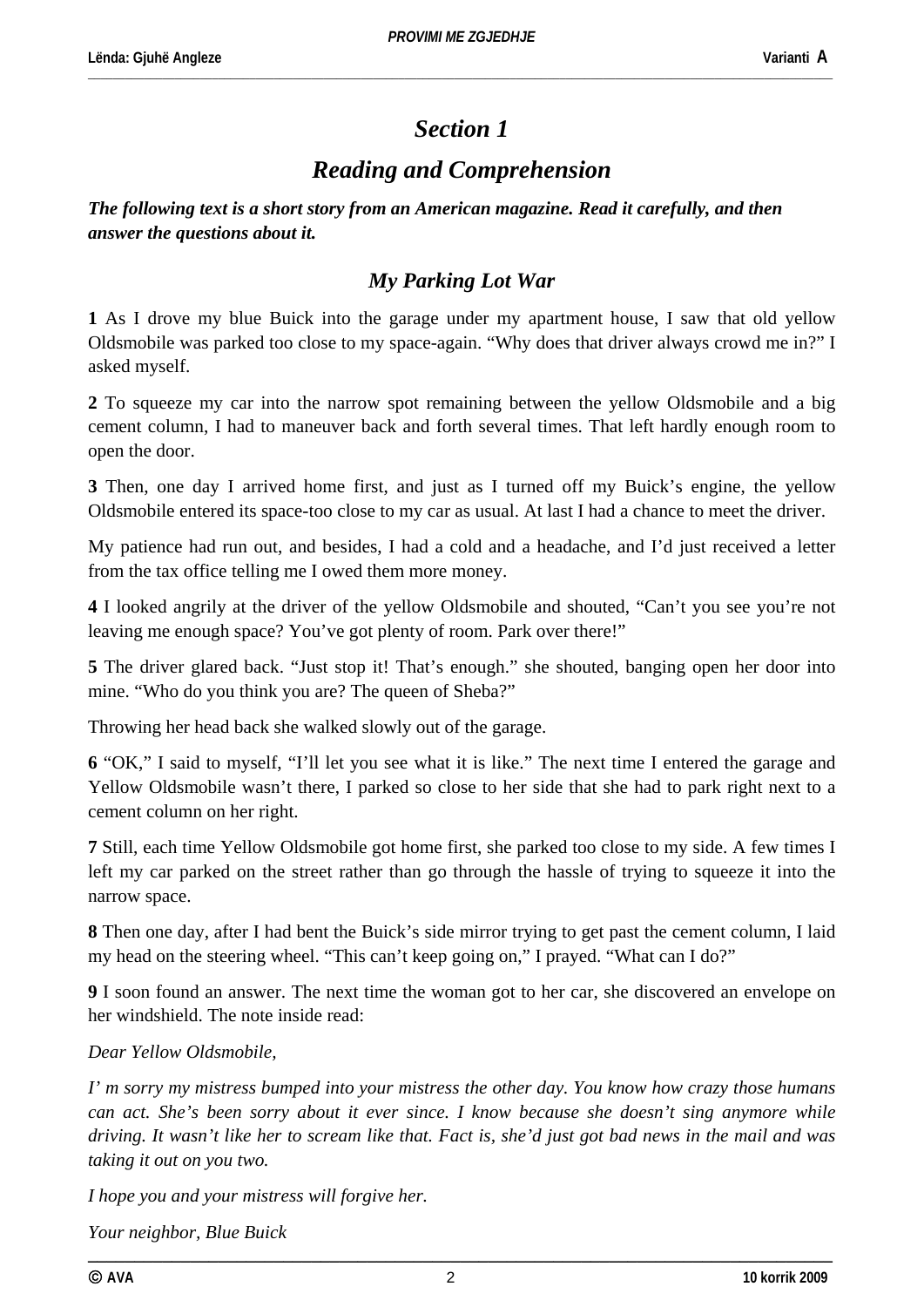\_\_\_\_\_\_\_\_\_\_\_\_\_\_\_\_\_\_\_\_\_\_\_\_\_\_\_\_\_\_\_\_\_\_\_\_\_\_\_\_\_\_\_\_\_\_\_\_\_\_\_\_\_\_\_\_\_\_\_\_\_\_\_\_\_\_\_\_\_\_\_\_\_\_\_\_\_\_\_\_\_\_\_\_\_\_\_\_\_\_\_\_\_\_\_\_\_\_\_\_\_\_\_\_\_\_\_\_\_\_\_\_\_\_\_\_\_\_\_\_

**10** When I went down the garage next morning, the Oldsmobile was gone, but there was an envelope on my car's windshield. I opened it up and read the message inside:

#### *Dear Blue Buick,*

*My mistress gets upset too. The reason she parked so crazily was that she just learned to drive. We will park much farther over after this. I'm glad we can be friends now. My mistress is glad you wrote. She would like to be friends too.* 

#### *Your neighbor, Yellow Oldsmobile*

**11** I couldn't help laughing as I started the engine. After that, whenever Blue Buick passed Yellow Oldsmobile on the road, they greeted each other with a special horn honk (two shorts and a long), while their drivers waved cheerfully and smiled.

#### *Explanation of some new words:*

\_\_\_\_\_\_\_\_\_\_\_\_\_\_\_\_\_\_\_\_\_\_\_\_\_\_\_\_\_\_

*Lot* **-** space for parking *Hassle* **-** a state of confusion *Back and forth* - backward and forward *Glare* - gaze, watch carefully *Bump into* - knock with force

### *Questions about the text:*

|  | <b>1.</b> Which of these statements best reflects the contents of paragraphs 6 - 8? | 1 point |
|--|-------------------------------------------------------------------------------------|---------|
|--|-------------------------------------------------------------------------------------|---------|

**4 points** 

- A) The best approach is revenge.
- B) The strongest one always wins.
- C) Quarrelling does not solve anything.
- D) Do not be bothered by others' offences.
- **2.** Indicate whether the following statements about the writers of these notes are True or False. Base your answer on the contents of both notes.

| • They both promised to behave better from that moment on. | T/F                       |
|------------------------------------------------------------|---------------------------|
| • They both gave their cars human characteristics.         | T/F                       |
| • They both blamed the other.                              | $\mathbf{T} / \mathbf{F}$ |
| • They were both happy that the problem was solved.        | T/F                       |

**3.** What was the relationship between the two women like according to the last sentence? **1 point** 

\_\_\_\_\_\_\_\_\_\_\_\_\_\_\_\_\_\_\_\_\_\_\_\_\_\_\_\_\_\_\_\_\_\_\_\_\_\_\_\_\_\_\_\_\_\_\_\_\_\_\_\_\_\_\_\_\_\_\_\_\_\_\_\_\_\_\_\_\_\_\_\_\_

**4.** According to Blue Buick's letter, it is not like her to \_\_\_\_\_\_\_\_\_\_\_\_ . **1 point** 

- A) shout
- B) scream
- C) cry
- D) roar

**\_\_\_\_\_\_\_\_\_\_\_\_\_\_\_\_\_\_\_\_\_\_\_\_\_\_\_\_\_\_\_\_\_\_\_\_\_\_\_\_\_\_\_\_\_\_\_\_\_\_\_\_\_\_\_\_\_\_\_\_\_\_\_\_\_\_\_\_\_\_\_\_\_\_\_\_\_\_\_\_**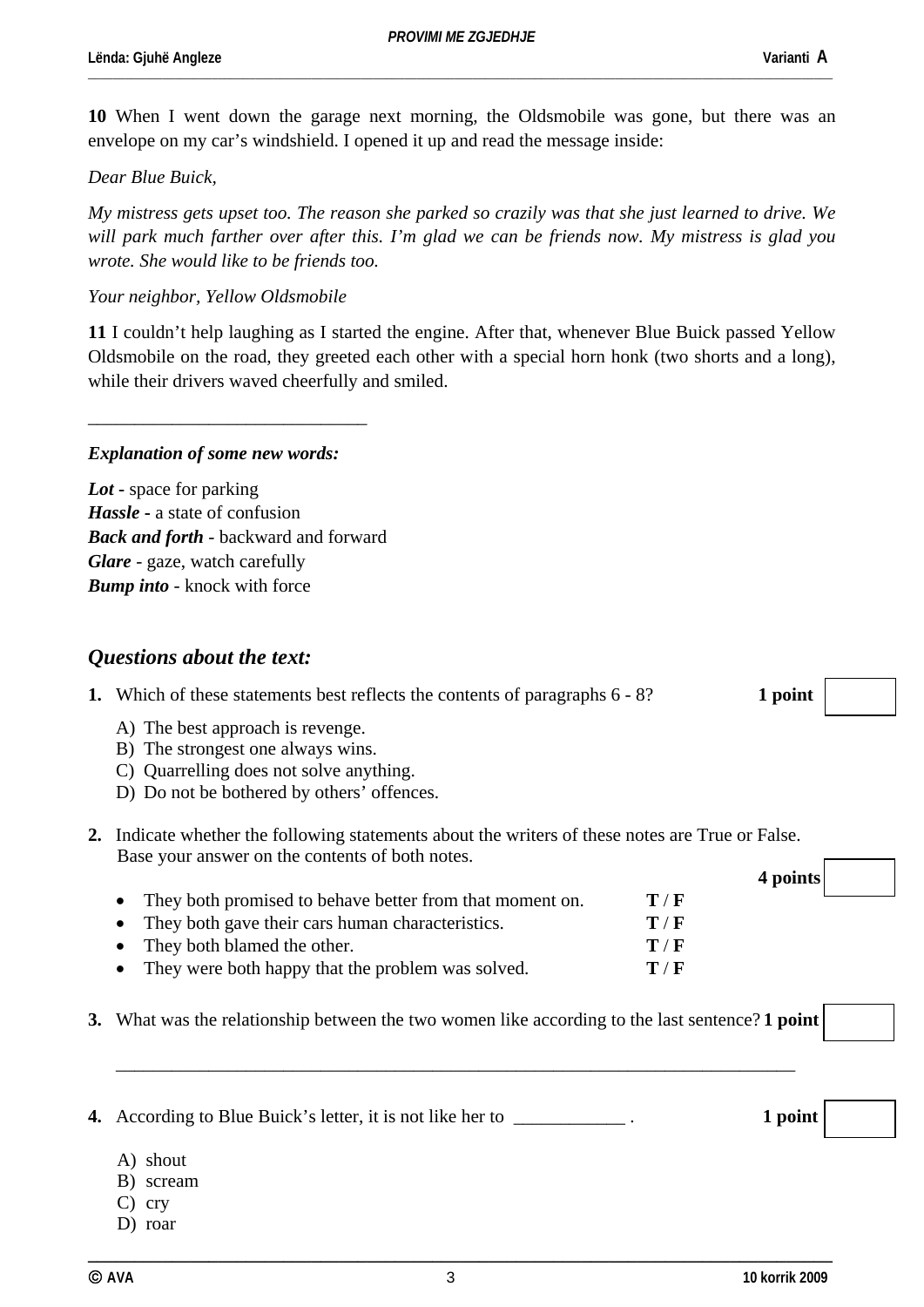**5.** Find out the number of the paragraph part 2 starts with. **1 point** 

| Why does the author use this word?                                                 | Which is the word that is often used to symbolize the Blue Buick and Yellow Oldsmobile?           | 2 points |
|------------------------------------------------------------------------------------|---------------------------------------------------------------------------------------------------|----------|
| Give reasons why.                                                                  | 7. If you were the writer of this story, what title would you like to put to this piece of story? | 2 points |
|                                                                                    |                                                                                                   |          |
| "At last I had a chance to meet the <b>driver.</b> "<br>The word driver refers to: |                                                                                                   | 1 point  |

## *Section 2*

# *Use of English (Vocabulary and Grammar)*

# *Part 1*

## *Choose the best alternative that best completes the meaning of the sentence.*

| <b>9.</b> He treated that problem with _______         | 1 point |  |
|--------------------------------------------------------|---------|--|
| A) carefully<br>B) careless<br>$C)$ care<br>D) careful |         |  |
| <b>10.</b> When people retire, they usually get a      | 1 point |  |
| A) wage<br>B) money<br>C) pension<br>D) payment        |         |  |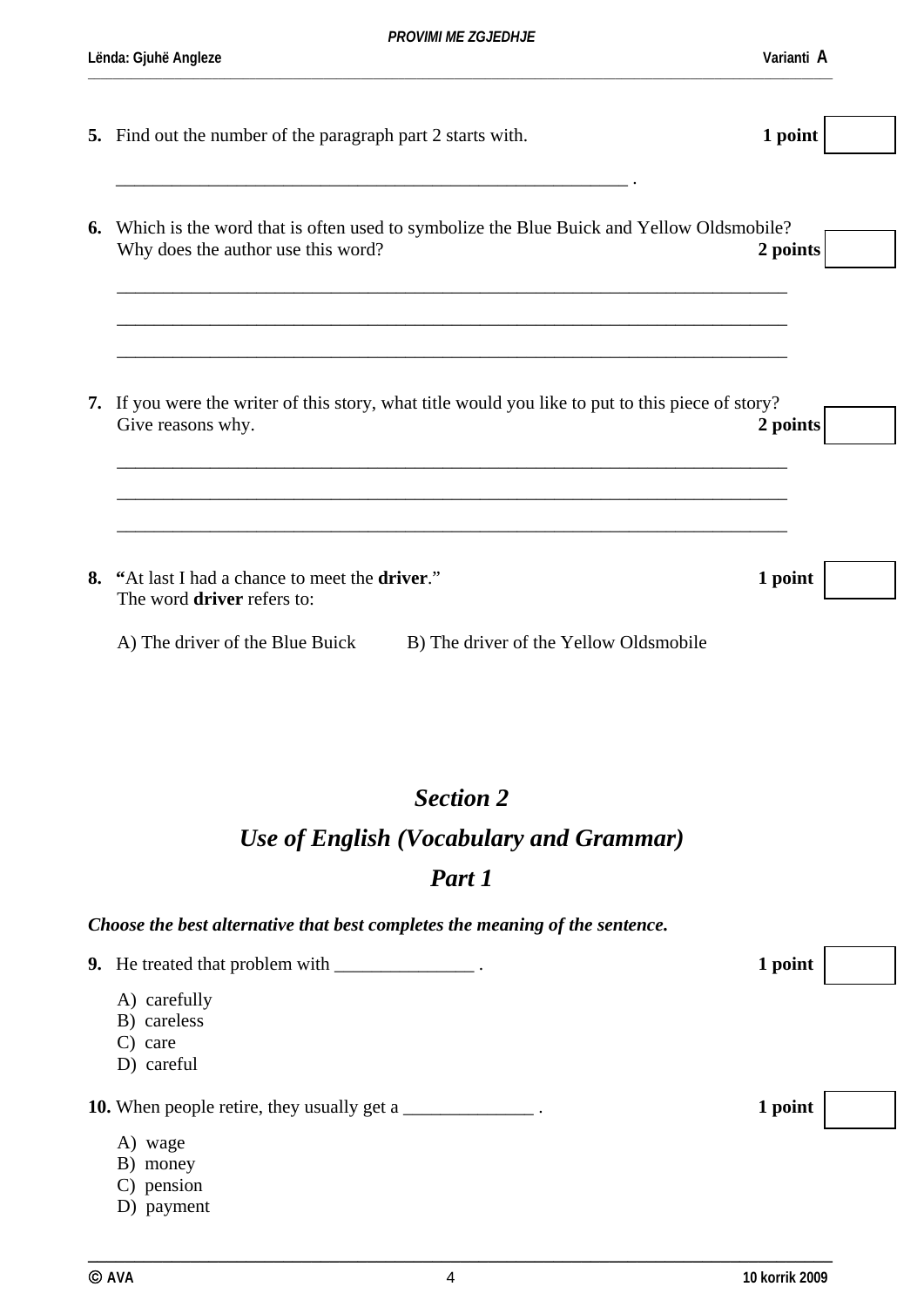| 11. I have always been completely ________________ at solving problems. | 1 point |
|-------------------------------------------------------------------------|---------|
| A) useless                                                              |         |
| B) useful                                                               |         |
| $C$ ) use                                                               |         |
| D) usefully                                                             |         |
|                                                                         |         |
|                                                                         | 1 point |
| A) tried on                                                             |         |
| B) put on                                                               |         |
| C) tried out                                                            |         |
| D) dressed up                                                           |         |
| 13. If sugar is mixed with water, it __________________.                | 1 point |
| A) melting                                                              |         |
| B) melts                                                                |         |
| C) melt                                                                 |         |
| D) will melt                                                            |         |
|                                                                         | 1 point |
| A) am going to write                                                    |         |
| B) am writing                                                           |         |
| C) will write                                                           |         |
| D) write                                                                |         |
| 15. John finds it easy to drive to work.                                | 1 point |
| A) He is not used to driving to work.                                   |         |
| B) He is used to driving to work.                                       |         |
| C) He used to drive to work.                                            |         |

D) He is used to drive to work.

## *Part 2*

### *Complete the second sentence so that it has a similar meaning to the first sentence using the word in bold given under each sentence.*

| 16.<br>although | a) He went to work despite his headache.                               | 1 point |
|-----------------|------------------------------------------------------------------------|---------|
| He              | he had a headache.                                                     |         |
| badly           | b) The previous manager did not run the club well, so he was replaced. | 1 point |
| The club        | by the previous manager, so he was replaced.                           |         |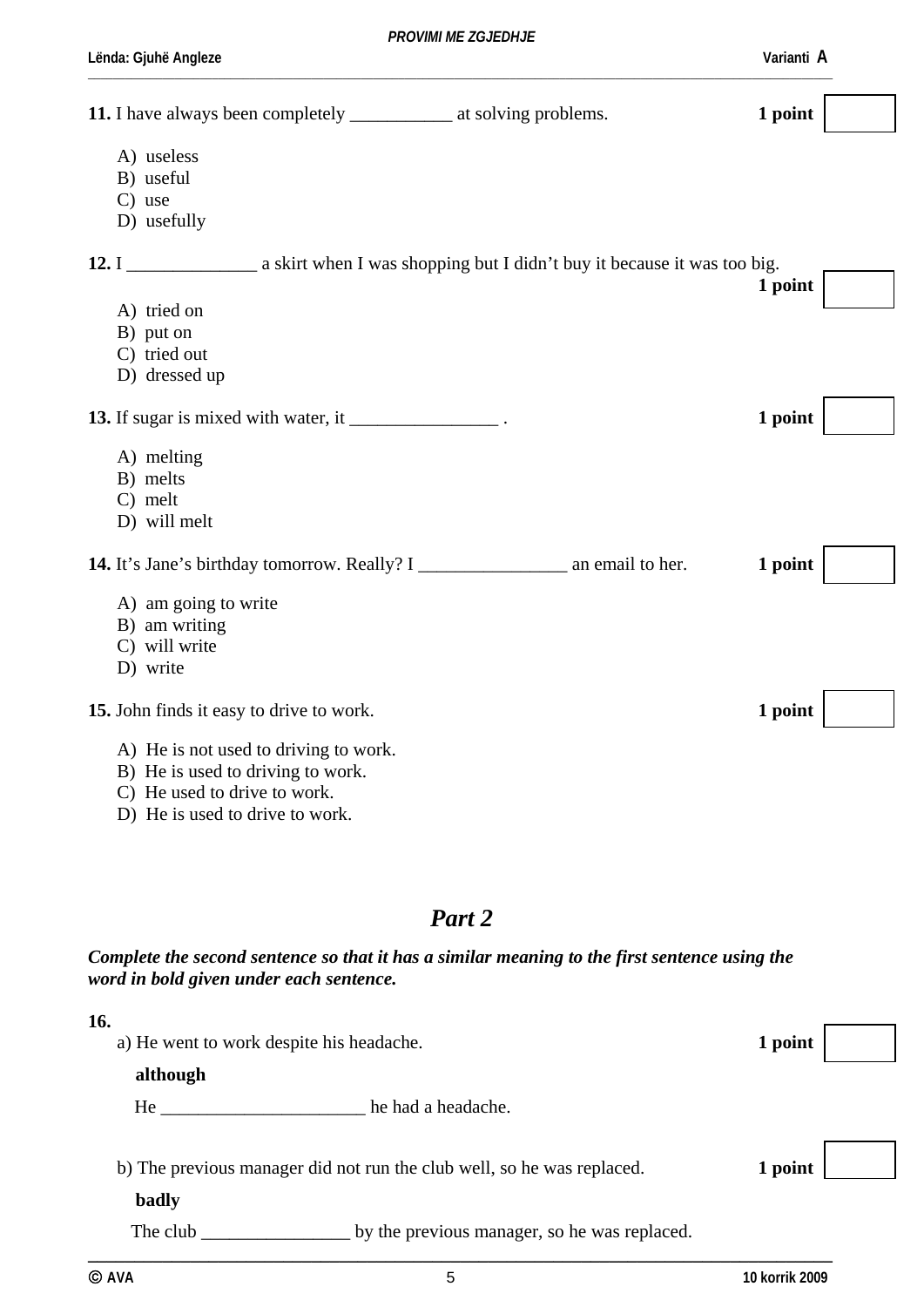| c) I suppose it is possible that she does not understand my message.<br>may                | 1 point |
|--------------------------------------------------------------------------------------------|---------|
|                                                                                            |         |
|                                                                                            |         |
| d) It's a pity that you are not here with me.                                              | 1 point |
| wish                                                                                       |         |
|                                                                                            |         |
|                                                                                            |         |
|                                                                                            |         |
| 17.<br>a) The doctor advised him to cut down smoking.                                      | 1 point |
| were                                                                                       |         |
|                                                                                            |         |
|                                                                                            |         |
| b) While I was driving, I realized that the car wasn't working properly.                   | 1 point |
| wrong                                                                                      |         |
| While I was driving the car I realized that ________________________________ with the car. |         |
|                                                                                            |         |
| c) "Do you know how to get to the town center?" she asked me.                              | 1 point |
|                                                                                            |         |
| way                                                                                        |         |
| She asked me whether _____________________________ to the town center.                     |         |
| d) My parents didn't allow me to stay up late when I was young.                            | 1 point |
|                                                                                            |         |
| let                                                                                        |         |
|                                                                                            |         |
|                                                                                            |         |
| 18.<br>a) What are you doing this afternoon?                                               | 1 point |
| going                                                                                      |         |
|                                                                                            |         |
|                                                                                            |         |
| b) It was her first visit to London.                                                       | 1 point |
|                                                                                            |         |
| never                                                                                      |         |
|                                                                                            |         |
|                                                                                            |         |
| c) This exercise is exactly the same as this one.                                          | 1 point |
| difference                                                                                 |         |
|                                                                                            |         |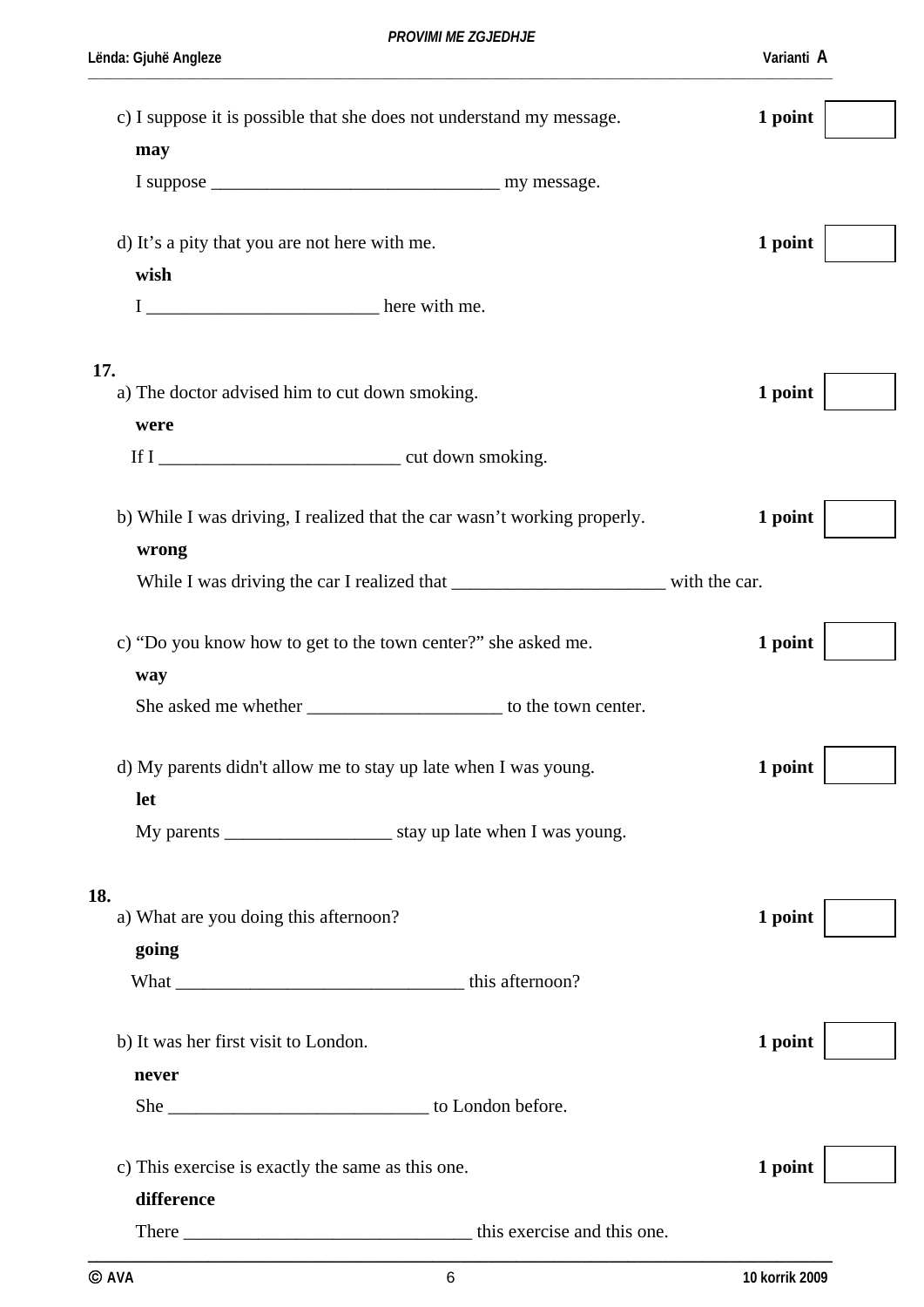\_\_\_\_\_\_\_\_\_\_\_\_\_\_\_\_\_\_\_\_\_\_\_\_\_\_\_\_\_\_\_\_\_\_\_\_\_\_\_\_\_\_\_\_\_\_\_\_\_\_\_\_\_\_\_\_\_\_\_\_\_\_\_\_\_\_\_\_\_\_\_\_\_\_\_\_\_\_\_\_\_\_\_\_\_\_\_\_\_\_\_\_\_\_\_\_\_\_\_\_\_\_\_\_\_\_\_\_\_\_\_\_\_\_\_\_\_\_\_\_

| 19.                                                |                                         |         |  |
|----------------------------------------------------|-----------------------------------------|---------|--|
| a) I spent three hours to record all the material. |                                         | 1 point |  |
| took                                               |                                         |         |  |
| It                                                 | three hours to record all the material. |         |  |
|                                                    |                                         |         |  |
| b) He was not successful in learning Spanish.      |                                         | 1 point |  |
| $\mathbf{n}\mathbf{o}$                             |                                         |         |  |
|                                                    |                                         |         |  |
|                                                    |                                         |         |  |
| c) Did you enjoy the party?                        |                                         | 1 point |  |
| time                                               |                                         |         |  |
| Did you have                                       | at the party?                           |         |  |
|                                                    |                                         |         |  |

# *Section 3 English Writing*

#### **20. Instructions:** In this section, the student will be evaluated for:

- a) *the content* (if the central idea is supported with concrete detail)
- b) *the organization of the whole theme* (theme planned logically, giving the necessary stages with originality); sentence structure (sentences well constructed, unified and effective);
- c) *vocabulary* (fresh, precise and idiomatic);
- d) *grammar*,
- e) *punctuation*,
- f) *spelling*.

#### *Choose one of the following topics and write about the chosen topic in no more than 150 words.*

#### **1. Continue the story as you want to. Try not to make a long one. Do not add more than 100 words to the story.**

"One morning I woke up late, and so I decided not to go to school that day. I made up my mind that I would have fun as much as I could. My parents left home too early that morning, because they had to go somewhere, so I was quiet because none could give me a yell (shout). I hadn't seen a movie for years and years, so I thought to go to the cinema ………………."

- **2.** Some people say that computers have made life easier and more convenient. Other people say that computers have made life more complex and stressful. What is your opinion? Use specific reasons and examples to support your answer.
- **3**. Many students choose to attend universities abroad. Give its advantages and disadvantages.
- **4.** You are writing an email to a friend telling him about a summer job you have just started. When did you start it? How is it going? Is it hard to be working in the summer? Do you get any free time? Are the wages good? Do you recommend it to your friends?

**\_\_\_\_\_\_\_\_\_\_\_\_\_\_\_\_\_\_\_\_\_\_\_\_\_\_\_\_\_\_\_\_\_\_\_\_\_\_\_\_\_\_\_\_\_\_\_\_\_\_\_\_\_\_\_\_\_\_\_\_\_\_\_\_\_\_\_\_\_\_\_\_\_\_\_\_\_\_\_\_**